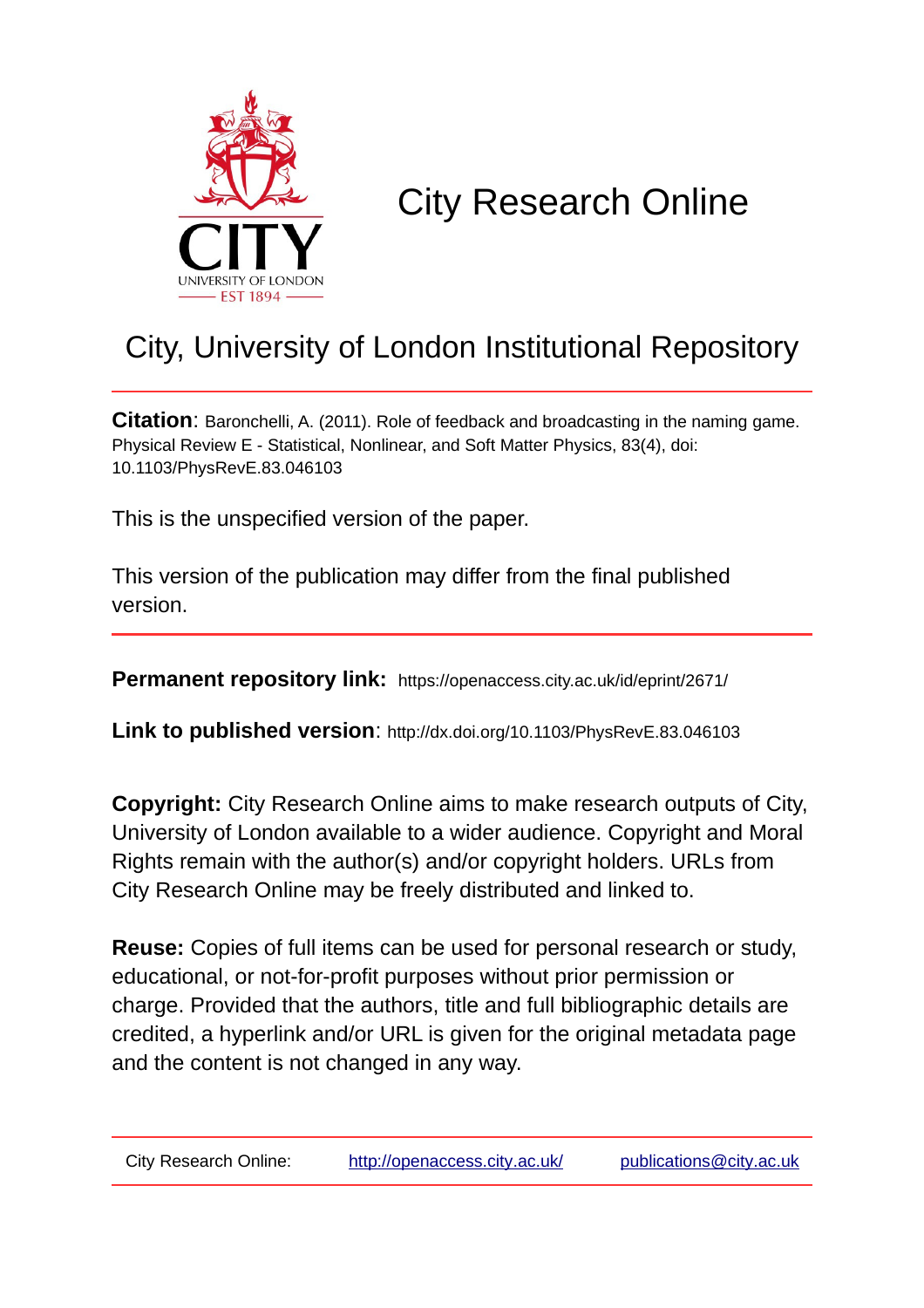### Role of feedback and broadcasting in the naming game

Andrea Baronchelli

*Departament de F´ısica i Enginyeria Nuclear, Universitat Polit`ecnica de Catalunya, Campus Nord B4, 08034 Barcelona, Spain*

The naming game (NG) describes the agreement dynamics of a population of agents that interact locally in a pairwise fashion, and in recent years statistical physics tools and techniques have greatly contributed to shed light on its rich phenomenology. Here we investigate in details the role played by the way in which the two agents update their states after an interaction. We show that slightly modifying the NG rules in terms of which agent performs the update in given circumstances (i.e. after a success) can either alter dramatically the overall dynamics or leave it qualitatively unchanged. We understand analytically the first case by casting the model in the broader framework of a generalized NG. As for the second case, on the other hand, we note that the modified rule reproducing the main features of the usual NG corresponds in fact to a simplification of it consisting in the elimination of feedback between the agents. This allows us to introduce and study a very natural broadcasting scheme on networks that can be potentially relevant for different applications, such as the design and implementation of autonomous sensor networks, as pointed out in the recent literature.

PACS numbers: 89.75.-k, 05.65.+b, 89.65.-s, 89.75.Hc

#### I. INTRODUCTION

The naming game (NG) [\[1](#page-6-0), [2\]](#page-6-1) describes a population of agents playing pairwise interactions in order to negotiate conventions. Following Wittengstein's intuition on language [\[3](#page-6-2)], the negotiation is seen as an activity in which one of the individuals (i.e. the "speaker") tries to draw the attention of the other (i.e. the "hearer") towards an external meaning through the production of a conventional form. For example, the speaker might want to make the hearer identify an object trough the production of a name. Based on the success or failure of the hearer in pinpointing the proper meaning, both agents reshape their internal meaning-form associations. Since in general at each time step a different pair interacts, the interesting point is to study how the local dynamics affects the population scale behavior, and to investigate the mechanisms leading to the final global consensus.

The model, originally defined to describe artificial intelligence experiments [\[1](#page-6-0)], has been recently brought to the attention of the community of statistical physicists [\[2](#page-6-1)] in a formulation that is very close in spirit to that of other opinion dynamics models [\[4,](#page-6-3) [5\]](#page-6-4) (for a detailed analysis of this point see [\[6\]](#page-6-5)). It has been studied in fully connected graphs (i.e. in mean-field or homogeneous mixing populations) [\[1,](#page-6-0) [2](#page-6-1), [7\]](#page-6-6), regular lattices [\[8](#page-6-7), [9\]](#page-6-8), small world networks [\[9](#page-6-8)[–11\]](#page-6-9), random geometric graphs [\[9,](#page-6-8) [12](#page-6-10), [13\]](#page-6-11) and static [\[14](#page-6-12)[–16\]](#page-6-13), dynamic [\[17\]](#page-6-14) and empirical [\[18\]](#page-6-15) complex networks. The final state of the system is always consensus [\[19](#page-6-16)], but stable polarized states can be reached introducing a simple confidence/trust parameter [\[20](#page-6-17)]. The naming game as defined in [\[2](#page-6-1)] has also been modified in several ways  $[9, 12, 18, 20–29]$  $[9, 12, 18, 20–29]$  $[9, 12, 18, 20–29]$  $[9, 12, 18, 20–29]$  $[9, 12, 18, 20–29]$  and it represents the fundamental brick of more complex models in computational cognitive sciences [\[30,](#page-6-19) [31\]](#page-6-20). From the point of view of the applications, finally, it has been pointed out its relevance in system-design in the context of sensor networks [\[32\]](#page-6-21), for such problems as autonomous key creation or selection for encrypted communication [\[9](#page-6-8)] and, more recently, as a tool to investigate the community structure of social networks [\[18,](#page-6-15) [27\]](#page-6-22).

The rules are simple [\[2](#page-6-1)]. The game is played by a population of  $N$  agents, each of which characterized by an inventory, i.e. a list of words (or "conventions", "opinions", "forms" or "states"), whose size is not fixed. At every time step two agents are randomly selected and interact (see also Figure [1\)](#page-2-0). One of them plays as speaker and the other one as hearer. The speaker picks randomly a word from her inventory and conveys it to the hearer. If the hearer's inventory contains that word, the game is a success, and both agents delete all the words in their inventories but the one that has just been transmitted. Otherwise it is a failure, and the hearer adds the received word to her inventory. The scheme is completed by specifying that at the beginning of the game all inventories are empty, and that whenever a speaker has an empty inventory she invents a brand new word and transmits it to the hearer [\[49\]](#page-7-0).

Here we focus on the success rule. The fact that both agents undergo the very same operation (i.e. shrink their inventories to the same unique word), underlies the existence of a feedback between the two. In the original formulation the feedback occurrs through an outside world, with the hearer pointing to the object she would associate with the received word. The speaker would then point on its turn to the right object and both individuals would immediately know whether the game was a success or a failure [\[1\]](#page-6-0). In the simplified version defined in [\[2\]](#page-6-1), however, the feedback simply consists in the hearer informing the speaker that she too has the transmitted word. In case of failure, on the other hand, no feedback is needed.

In what follows, we will investigate what happens when only one of the agents updates her inventory after a successful interaction. We will show that the situation changes dramatically depending on whether the update is performed by the hearer only or the speaker only, cases to which we will refer to as Hearer Only NG (HO-NG) and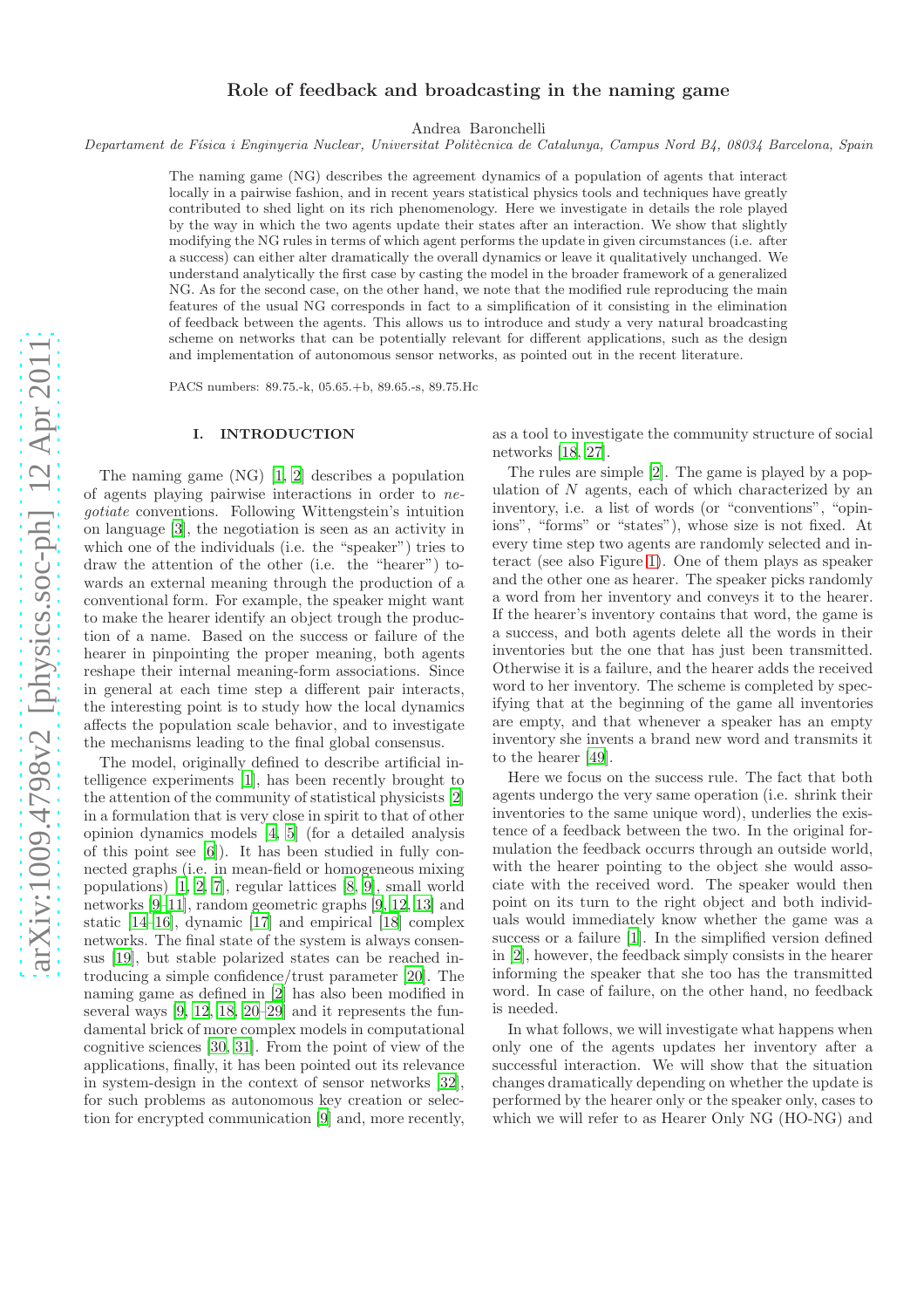

<span id="page-2-0"></span>FIG. 1: (Color online) Interaction rules. The speaker's inventory contains three words, namely  $A$ ,  $X$  and  $Z$ , while the hearer's one contains  $A$  and  $Y$ . If the speaker randomly selects word  $A$ , the interaction is a success (Top). In the usual NG both agents delete competing synonyms, in the HO-NG only the hearer update her inventory, while in the SO-NG only the speaker does that. When the word transmitted by the speaker is not known by the hearer (as for example  $X$ ). on the other hand, the latter adds it in her inventory and the interaction is classified as a failure (Bottom). In this case, both the HO-NG and the SO-NG behave as the NG.

Speaker-Only NG (SO-NG) respectively (see Figure [1\)](#page-2-0). In particular, we will show that the HO-NG yields a scaling of the convergence time with the population size that is the same as the one observed in the usual NG. The SO-NG, on the other hand is significantly slower. We will understand analytically the reason beyond this difference and point out that the SO-NG spontaneously falls in the critical regime of the generalized naming game model introduced in [\[20](#page-6-17)] (Sec. II). The fact that the HO-NG remains efficient, on the other hand, will allow us to introduce a very natural broadcasting scheme that significantly simplifies previously introduced protocols [\[9](#page-6-8)] when the population is embedded in any kind of topology (Sec III).



<span id="page-2-1"></span>FIG. 2: (Color online) Time evolution of the naming **game.** Top: The total number of words  $N_w(t)$  grows till it reaches a maximum,  $N_w^{max}$  at time  $t_{max}$ , corresponding to the maximum amount of memory required to the population. Due to an increase in successful interactions, it then start decreasing till the final state in which  $N_w(t) = N$ , meaning that all the agents share the same unique word. The Inset shows that the HO-NG and the SO-NG exhibit the same qualitative behavior observed in the NG. Bottom: the number of different words present in the system saturates at  $N_d(t) = N/2$ as soon as the invention process ceases. It then remains almost constant to fall finally to the consensus value  $N_d(t) = 1$ at the convergence time  $t_{conv}$ . Data refer to a population of  $N = 10<sup>3</sup>$  agents and are averaged over  $10<sup>3</sup>$  realizations.

#### II. NON-SYMMETRIC UPDATING AND THE ROLE OF FEEDBACK

Relevant observables in the NG are the total number of words  $N_w(t)$ , defined as the sum of the inventory sizes of all the agents, and the number of different words  $N_d(t)$ , counting, as the name suggests, how many different words are present in the system at time  $t \, [2]$  $t \, [2]$ . The dynamics proceeds as follows (see Figure [2\)](#page-2-1) [\[2,](#page-6-1) [7\]](#page-6-6): at the beginning both  $N_w(t)$  and  $N_d(t)$  grow linearly as the agents invent new words. As invention ceases,  $N_d(t)$  reaches a plateau whose height is on average  $N/2$ words (since the agents interact in pairs).  $N_w(t)$  keeps on the other hand growing till it reaches a maximum at time  $t_{max}$ , whose height,  $N_w^{max}$ , corresponds to the highest amount of memory (i.e. size of the inventories) required to the system. The total number of words then decreases and the system reaches the convergence state at time  $t_{conv}$ . At convergence all the agents share the same unique word, so that  $N_w(t_{conv}) = N$  and  $N_d(t_{conv}) = 1$ .

We now focus on the scaling of the memory consumption and the convergence time with the system size. In the usual NG it holds  $t_{conv} \sim N^{\omega}$ ,  $t_{max} \sim N^{\nu}$  and  $N_w^{max} \sim N^{\mu}$ , with  $\omega \simeq \mu \simeq \nu \simeq 1.5$  (where the time is counted in terms of microscopic interactions) [\[2\]](#page-6-1). Figure [3](#page-3-0) shows that the same scaling is observed also in the SO-NG and the HO-NG as far as the time and height of the peak of  $N_w(t)$  are concerned. Looking at the convergence time, however, it is clear that while the HO-NG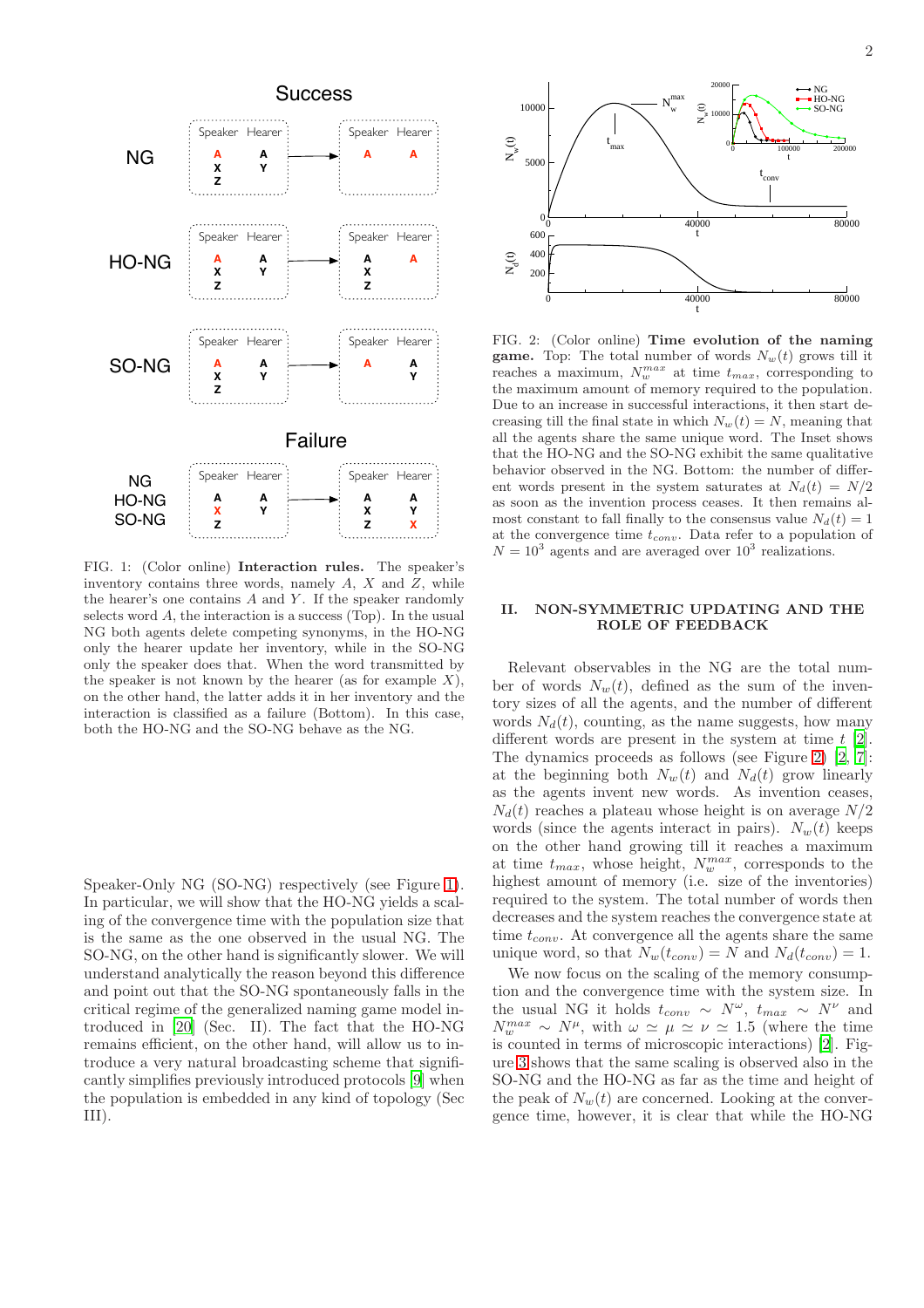

<span id="page-3-0"></span>FIG. 3: (Color online) Scaling with the system size. Top: In the SO-NG the convergence time  $t_{conv}$  is much larger than in the NG and the HO-NG. Also the scaling with the population size is slower than the  $t_{conv} \sim N^{\omega}$  with  $\omega \simeq 1.5$  (dashed line) exhibited by both the NG and the HO-NG. Bottom panels: the time (left) and the height (right) of the total number of words, on the other hand, scale in all cases as  $t_{max} \sim N^{\nu}$ and  $N_w^{max} \sim N^{\mu}$  with  $\nu \simeq \mu \simeq 1.5$  (dashed lines). Each point represents the average value obtained over 30 simulation runs and is plotted with the correspondent statistical error (often not visible on the scale of the graph).

behaves as the usual NG [\[50\]](#page-7-1), the SO-NG is remarkably slower, showing a  $t_{conv} \sim N^{\omega}$  with  $\omega \simeq 2.0$  behavior. This numerical result is important. Indeed, the fact that that the HO-NG behaves substantially in the same way as the usual NG implies that the hearer's feedback to the speaker is not crucial, and opens the way to the implementation of straightforward broadcasting protocols, as we will see in the next section [\[51\]](#page-7-2).

To shed light on the extremely slow convergence of the SO-NG it is convenient to consider the generalized NG scheme defined in [\[20](#page-6-17)]. The rules are the same as in the NG, but for the fact that in case of a successful interaction the agents update their inventories with probability  $\beta$  (so that the usual rules correspond to the  $\beta = 1$  case). Generalizing in the same way the HO-NG and the SO-NG is straightforward: in the first, only the hearer will update her inventory after a success and will do that with a probability  $\beta$ , in the latter it will be only the speaker. The generalized NG exhibits a consensuspolarization transition at  $\beta_c = 1/3$ . For  $\beta > \beta_c$  the system always reaches the final consensus state, while for  $\beta < \beta_c$  two competing words survive asymptotically (in the limit  $N \to \infty$ ) and convergence is never reached [\[52\]](#page-7-3). The transition can be understood considering that, after the peak of the total number of words, the dynamics proceeds through the progressive elimination of competing words, and just before convergence only two different words, say  $A$  and  $B$ , are present in the system [\[7\]](#page-6-6). Thus, the population can be divided into three groups formed by all the agents whose inventory stores either only A or only  $B$  or both  $A$  and  $B$ , whose relative size in the

population we label as  $n_A$ ,  $n_B$  and  $n_{AB}$ . The transition probabilities from different groups are the following [\[20,](#page-6-17) [33\]](#page-7-4):

<span id="page-3-1"></span>
$$
p_{A \to AB} = n_B + \frac{1}{2} n_{AB}, \ \ p_{B \to AB} = n_A + \frac{1}{2} n_{AB} \tag{1}
$$

$$
p_{AB \to A} = \frac{3\beta}{2} n_A + \beta n_{AB}, \ \ p_{AB \to B} = \frac{3\beta}{2} n_B + \beta n_{AB} (2)
$$

In equation [\(1\)](#page-3-1), an agent with a single word  $A(B)$  adds  $B$  $(A)$  to its inventory when, playing as hearer, she receives it from the speaker. This may happen either because the speaker stores only  $B(A)$ , or because the speaker stores both words and selects randomly, with probability  $1/2$ ,  $B(A)$ . In equation [\(2\)](#page-3-1), on the other hand, an agent reduces her inventory from  $AB$  to  $A(B)$  only in case of an update following, with probability  $\beta$ , a success on word A  $(B)$ . The interaction may involve another agent with two words (in this case the factor 1/2 relative to the speaker extraction is balanced by the fact that both agents will have only  $A(B)$  in their inventory), or an agent storing only  $A(B)$ . In the latter case, either the  $AB$  agent is the speaker and plays  $A(B)$  with probability  $1/2$  or she is the hearer and the success is certain, the sum of these two terms yielding the factor 3/2 (equation [\(2\)](#page-3-1)).

The above transition probabilities translate into the following mean-field equations for the evolution in time of the fractions of agents in each state [\[20\]](#page-6-17):

$$
\frac{dn_A}{dt} = -n_A n_B + \beta n_{AB}^2 + \frac{3\beta - 1}{2} n_A n_{AB}
$$
(3)

$$
\frac{dn_B}{dt} = -n_A n_B + \beta n_{AB}^2 + \frac{3\beta - 1}{2} n_B n_{AB} \tag{4}
$$

and  $n_{AB} = 1 - n_A - n_B$ . The fixed points are  $n_A =$  $1, n_B = n_{AB} = 0$  and  $n_A = n_{AB} = 0, n_B = 1$  and  $n_A = b(\beta), n_B = b(\beta), n_{AB} = 1 - 2b(\beta)$  with  $b(\beta) =$ <sup>1</sup>+5β –  $\sqrt{1+10\beta+17\beta^2}$  $\frac{4\beta}{4\beta}$  (and  $b(0) = 0$ ). Defining the magnetization as  $m = n_A - n_B$ , we have

$$
\frac{dm}{dt} = \frac{3\beta - 1}{2} n_{AB} m.
$$
\n(5)

Thus, for  $\beta_c > 1/3$ ,  $sign(\frac{dm}{dt}) = sign(m)$ :  $|m| \to 1$  and the system ends up in an absorbing state of consensus in the A or B option. For  $\beta_c < 1/3$ ,  $sign(\frac{dm}{dt}) = -sign(m)$ and  $|m| \to 0$ , implying the stationary coexistence of the three phases, with  $n_A = n_B$  and a finite density of AB agents.

To describe the SO-NG in the same framework one must modify Eq. [\(2\)](#page-3-1) to take into account that the hearer never updates her inventory after a success [Eq. [\(1\)](#page-3-1), concerning the update following a failure, remains unchanged]. The transition probabilities now read

$$
p_{AB\to A} = \beta \left(\frac{n_A}{2} + \frac{n_{AB}}{2}\right), \ p_{AB\to B} = \beta \left(\frac{n_B}{2} + \frac{n_{AB}}{2}\right)(6)
$$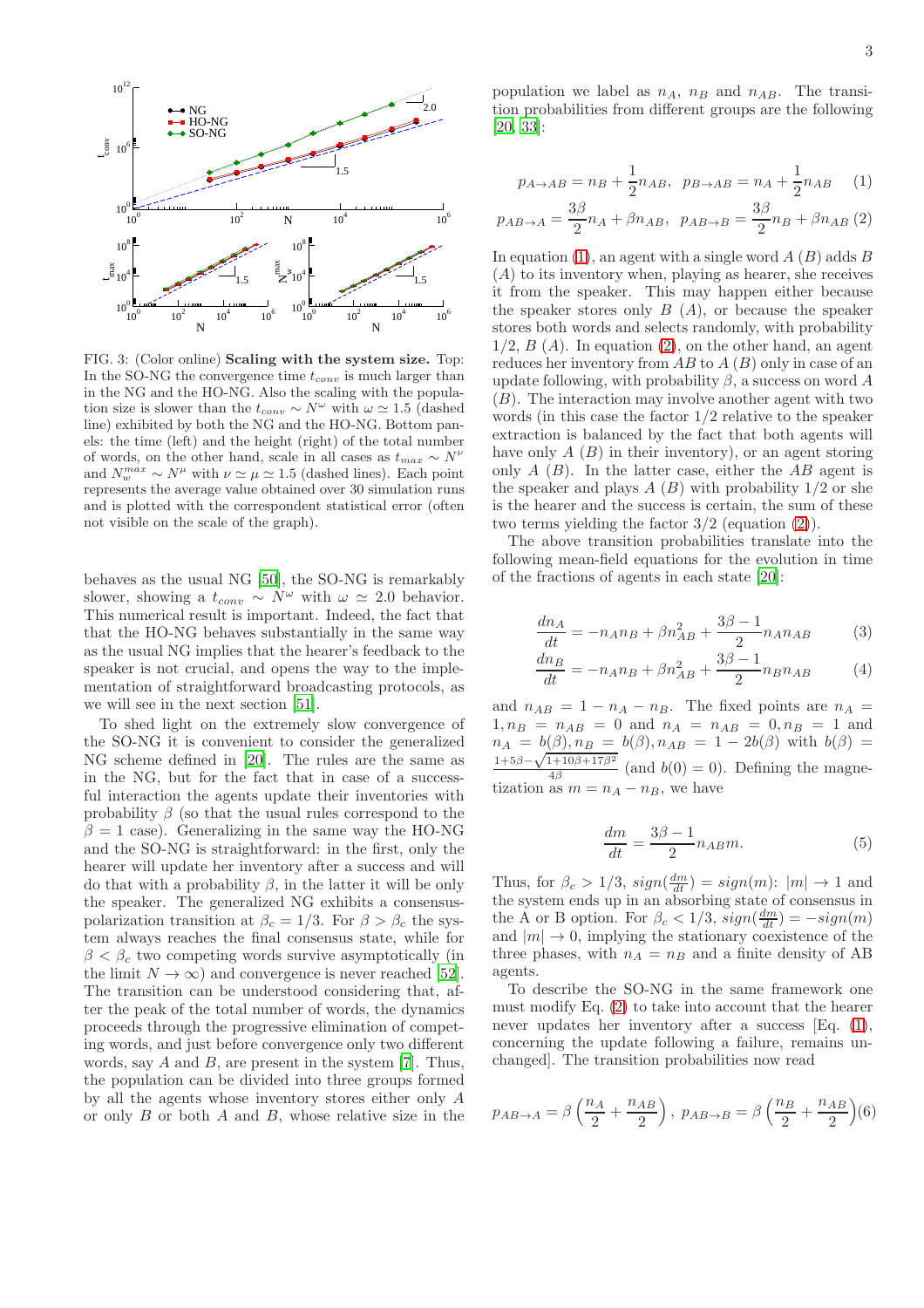

<span id="page-4-0"></span>FIG. 4: (Color online) The generalized NG - Consensus time as a function of  $\beta$ . In the NG the convergence time  $t_{conv}$  diverges at  $\beta_c = 1/3$ . The HO-NG is less robust, and  $\beta_c = 1/2$ . For the SO-NG, on the other hand, it holds  $\beta_c = 1$ , so that the final consensus is never a stable solution. Dotted vertical lines represent the theoretical predictions. Data refer to a population of  $3 \times 10^3$  agents and each point represents the average value obtained from 30 simulation runs. Error bars represent the statistical error of the average value.

yielding

$$
\frac{dn_A}{dt} = -n_A n_B + \frac{\beta}{2} n_{AB}^2 + \frac{\beta - 1}{2} n_A n_{AB} \tag{7}
$$

$$
\frac{dn_B}{dt} = -n_A n_B + \frac{\beta}{2} n_{AB}^2 + \frac{\beta - 1}{2} n_B n_{AB} \tag{8}
$$

and therefore

$$
\frac{dm}{dt} = \frac{\beta - 1}{2} n_{AB} m.
$$
\n(9)

Thus, the transition occurs at  $\beta_c = 1$ , and the SO-NG is naturally critical. This explains why the behavior of the SO-NG is qualitatively different from the one observed in the usual NG. The system is not driven to consensus, but rather ends up there only due to large, system size, fluctuations of the magnetization. The same analysis can be repeated also for the generalized HO-NG, where one finds that  $\beta_c = 1/2$ . Hence, even though for  $\beta = 1$  the HO-NG and the NG behave in the same qualitative way, the latter is more robust to perturbations in the generalized setting. Figure [4](#page-4-0) shows that numerical simulations are in very good agreement with the theoretical prediction, confirming that focusing on the two words case is indeed a valid assumption to determine the critical values of  $\beta$ (while it can be an oversimplifying starting point to describe more subtle properties of the convergence process in the NG [\[20](#page-6-17)]).

#### III. BROADCASTING ON NETWORKS

Complex networks are the natural environment to investigate the dynamics of models that aim at describing



<span id="page-4-1"></span>FIG. 5: (Color online) Broadcasting on networks. Scaling of the consensus time (top) and the maximum number of words (bottom) for the broadcasting rule on ER homogeneous (left) and UCM heterogeneous networks (right). Each point is averaged over 30 simulation runs (5 runs on each of 6 network realizations), and error bars are not visible on the scale of the graph. Heterogeneous networks (right panels) are generated with the Uncorrelated Configuration Model (UCM) [\[34](#page-7-5)], with minimum degree  $k = 4$  and degree exponent,  $P(k) \sim k^{-\gamma}$ , is  $\gamma = 2.5$ . ER networks are generated with  $\langle k \rangle = 8$ .

social, techological or biological systems [\[35](#page-7-6)[–39](#page-7-7)]. Motivated by the communication protocols employed by sensor nodes, Lu, Korniss and Szymanski introduced a broadcast version of the NG to make it applicable in sensor networks [\[9](#page-6-8), [12](#page-6-10)]. In this framework, the rules are the same as in the usual NG but for the fact that the speaker transmits her word to all her neighbors at the same time, rather than to a randomly selected one. If a hearer has that word in her inventory, she deletes all the competing synonyms but the winning one, otherwise she adds the new word to her memory. As for the speaker, she will consider the interaction a success if at least one of the hearers knows it. At least one successful hearer must therefore report to the speaker that she knew the transmitted word. In real network this communication could be performed for example through the "lecture hall" algorithm [\[40\]](#page-7-8).

The results discussed above about the HO-NG however show that, at least as far as pairwise interactions are considered, there is no need for the speaker to receive any feedback in order to guarantee an efficient route to convergence. Thus, a very natural broadcasting scheme might simply consist in letting only the hearer update their inventories, following the usual rules in case of failure or success. Figure [5](#page-4-1) shows that such a simple broadcasting scheme guarantees a fast convergence. The scaling exponent  $\omega$  of the consensus time,  $t_{conv} \sim N^{\omega}$ , is  $\omega \simeq 1.4$  in Erdos-Renyi (ER) homogeneous graphs and  $\omega \simeq 1.1$  in uncorrelated heterogeneous networks [\[34\]](#page-7-5), the latter being compatible also with a logarithmic behavior  $t_{conv} \sim N \ln N$ . Therefore the broadcasting scheme yields a much faster convergence when the broadcast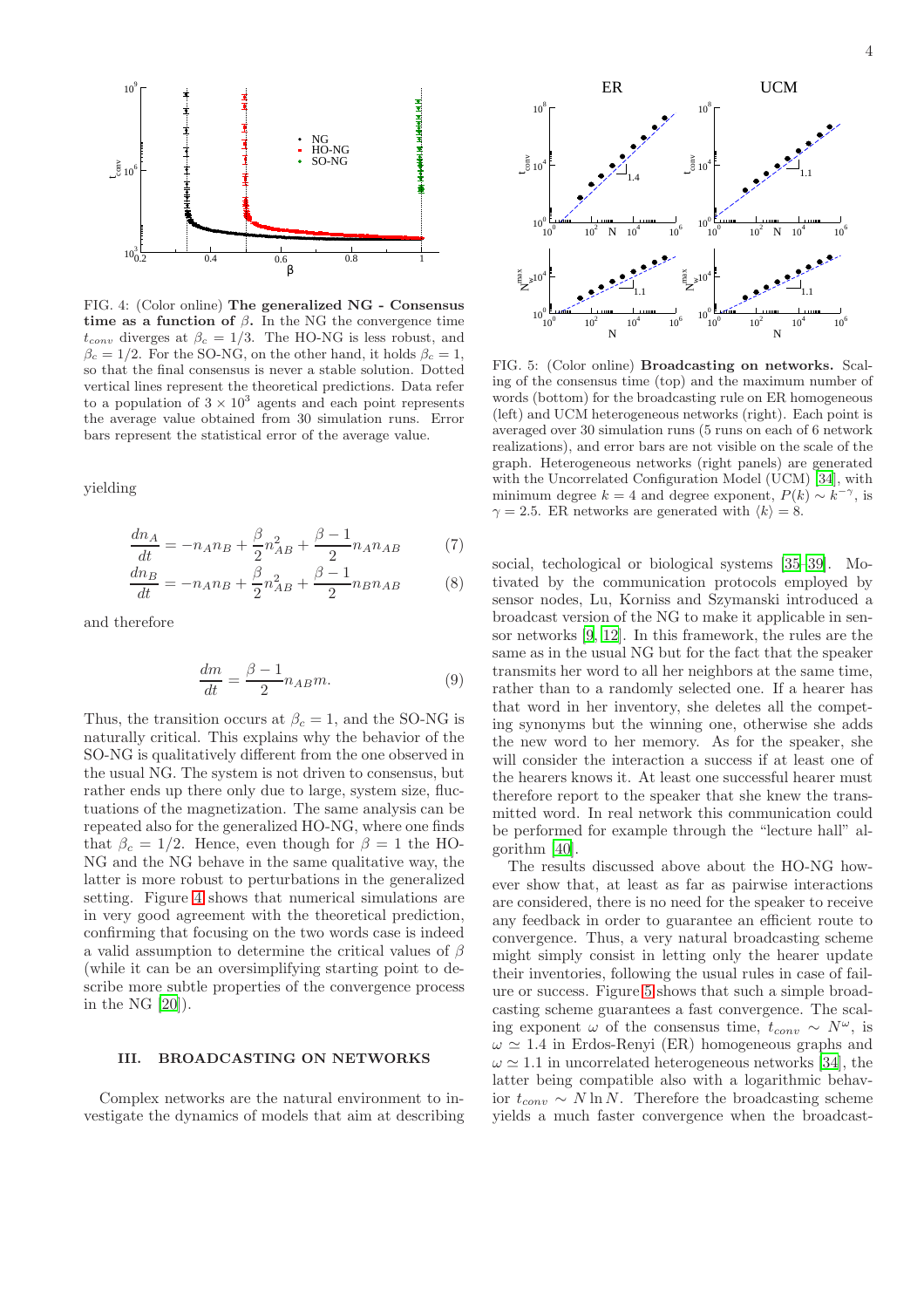ing protocol is adopted, but only in heterogeneous networks. This is not the case in the usual NG, where it holds  $\omega \sim 1.4$  in both ER and heterogeneous networks [\[14\]](#page-6-12).

Though faster, however, the broadcasting scheme is not scalable in the thermodynamic limit, since the maximum memory required to the system scales with an exponent  $\mu \simeq 1.1$  (again compatible with a behavior  $N_W^{max} \sim N \ln N$ , thus implying that single agents should have an infinite memory as  $N \to \infty$ . This is not the case for the usual NG, where it holds  $\mu \approx 1$  [\[14\]](#page-6-12). Strictly speaking, therefore, it is not possible to conclude whether the broadcast rule has to be preferred to the usual pairwise interaction scheme, but rather it would be necessary to decide in a case by case setting, depending also on the topology in which the agents are embedded. In case of heterogeneous networks, broadcasting is certainly the fastest solution when the memory of the system is not a vital parameter, while pairwise interaction offers the best solution if inventory size is a (major) concern. However, the memory consumption is probably not a big issue for all the practical purposes in which a finite population is considered, due to the small value of  $\mu$ .

In [\[9](#page-6-8)] it is pointed out also that the NG could provide a valuable mechanism for leader election among a group of sensors. The leader is a single node with important responsibilities ranging from routing coordination to key distribution, and the NG would make the identification of the leader hardly predictable from the outside, resulting in enhanced security of the system to possible attacks. To study the effect of broadcasting on the election of the leader, we have run simulations in which at the beginning of the process every node is endowed with a word. All words are different and therefore represent a tag assigned to the agents. Having checked that these initial conditions do not alter the scaling properties of the system (data not shown), we look at the statistics of the word upon which consensus is reached, and more in particular on the degree of the node to which it was assigned at the beginning. It has already been observed, even though never quantified, that in the case of pairwise interactions the hubs, playing mostly as hearers, are not good promoters for conventions, but rather act as intermediaries between lower degree nodes [\[14\]](#page-6-12). In fact, Figure [6](#page-5-0) shows that in the NG the probability that a given node of degree  $k$  spreads her identity (i.e., is elected) is linearly suppressed by a factor  $k$ , and the same behavior is observed also for the HO-NG (not shown). Remarkably, the situation is inverted in the broadcasting scheme, where this probability is magnified by the same linear k factor. Due to the dramatic nonlinearities of the process it is difficult to go beyond the numerical experiment, but this observation can be relevant for the applications, and at the same time sheds light on the existence of profound differences between the pairwise and the broadcasting schemes at a microscopic level, whose detailed investigation is left for future work.



<span id="page-5-0"></span>FIG. 6: (Color online) Leader election. The probability that a given agent gets elected increases (almost) linearly with the degree in the broadcasting scheme (full symbols) and it is inversely proportional to the same quantity in the usual NG with pairwise interactions (empty symbols). All curves refer to heterogeneous networks generated with the UCM with minimum degree  $k = 4$  and degree exponent  $\gamma = 2.5$  (circles) and  $\gamma = 3$  (squares). Data come from  $10^4$  simulation runs and have been logarithmically binned. Curves are vertically shifted for clarity.

#### IV. DISCUSSION AND CONCLUSIONS

In this paper we have focused on the role of feedback in the NG. We have modified the rule that prescribes the symmetric update of the agents' inventories after a successful interaction, addressing the two circumstances in which only one of them acts in case of success. We have shown that if the updating agent is the speaker the NG protocol becomes inefficient and the final consensus state is reached in much longer times as compared to the scaling of the usual symmetric rule. Casting this finding in the broader context of a generalized NG scheme, we have shown analytically that preventing the update of the hearer sets the model to a critical point below which consensus is not the stable solution, and the system would persist forever (in the thermodynamic limit) in a polarized state in which two words survive indefinitely. At the critical point the magnetization is therefore conserved and consensus is reached through large fluctuations in a finite system, thus being slower than in the NG. When the update is performed only by the hearer, on the other hand, the scaling of the main quantities with the system size remains the same as in the usual NG. Thus, feedback is not crucial in the NG as defined in [\[2\]](#page-6-1), i.e. the scaling of the convergence time and of the memory required to the system does not change if the hearer never informs the speaker of the outcome of the game.

The results concerning the HO-NG have also allowed us to introduce a very natural broadcasting scheme in which the speaker transmits simultaneously the word to all of her neighbors, which update their inventories following the usual rules. We have shown that this scheme is efficient in terms of convergence time, outperforming the pairwise interaction rule in heterogeneous networks as far as the scaling of the convergence time is concerned,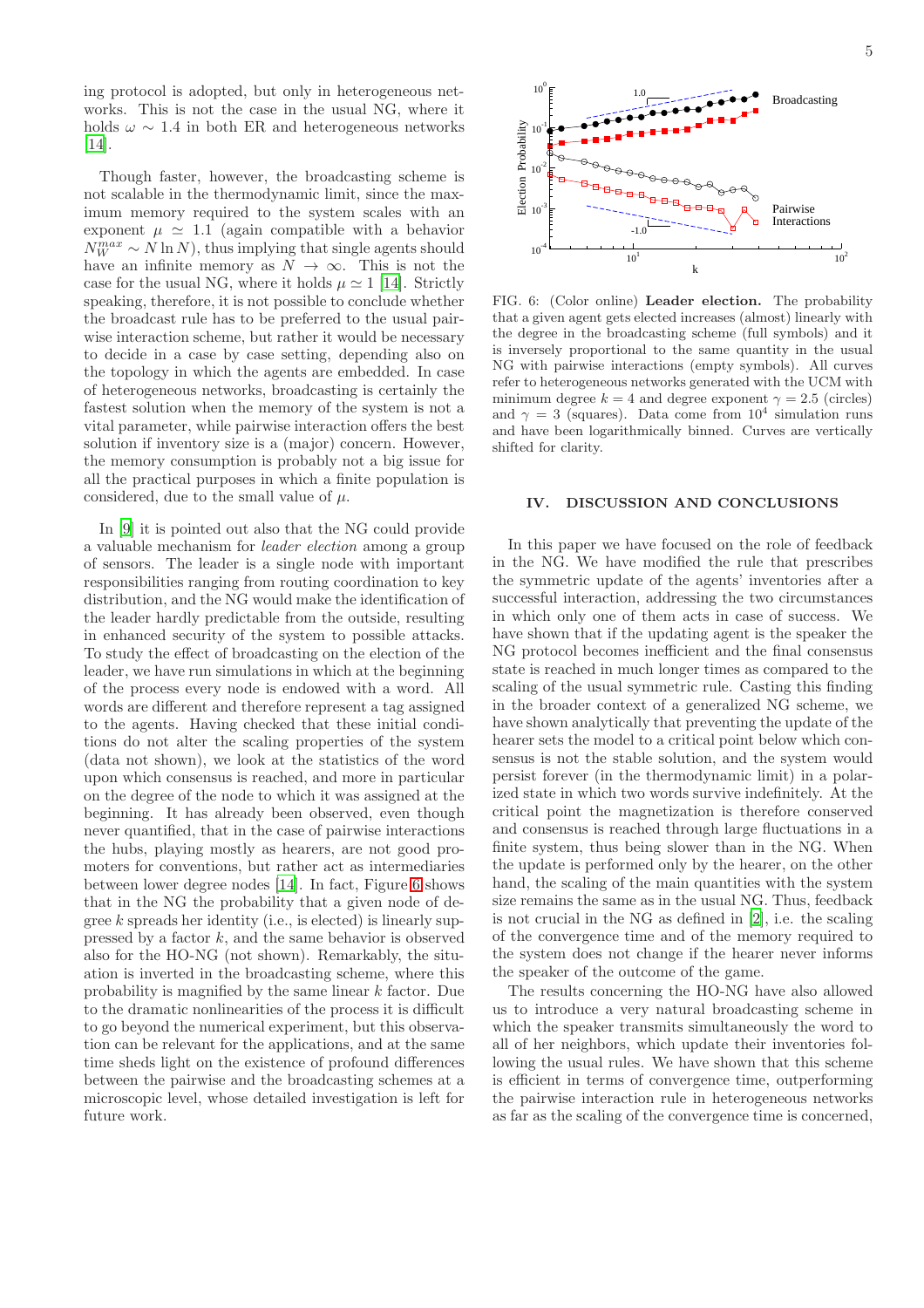with some minor drawbacks from the point of view of the memory requirements. Finally, we have discussed how these findings could be relevant also from the point of view of possible applications in the field of sensor networks [\[9,](#page-6-8) [12](#page-6-10)].

Our work sheds light on the dynamics of the NG, pointing out that the update of the hearer is a fundamental ingredient of the model contrarily to the feedback provided to the speaker, which turns out to be less crucial. It also opens the way to several lines of investigation. From the theoretical point of view, a systematic study of the broadcasting dynamics on different kinds of networks as well as its generalization, and thorough characterization, in the probabilistic  $\beta$  framework are potentially very interesting. Furthermore, while in this paper we have concentrated on the study of the system scale behaviors, performing in future a detailed analysis of the microscopic aspects of the dynamics, so far addressed only in [\[15\]](#page-6-23), could provide important insights into the broadcasting rule as well as into the difference between the NG, the SO-NG and the HO-NG. It is also worth noting that the result concerning the possibility of neglecting the hearer's feedback might help in the more ambitious exploration of the connection between the dynamics of the NG and the one of the voter model [\[46,](#page-7-9) [47](#page-7-10)] or of other simple or-

- <span id="page-6-0"></span>[1] L. Steels, Artificial Life 2, 319 (1995).
- <span id="page-6-1"></span>[2] A. Baronchelli, M. Felici, V. Loreto, E. Caglioti, and L. Steels, J. Stat. Mech. P06014 (2006).
- <span id="page-6-2"></span>[3] L. Wittgenstein, *Philosophical Investigations. (Translated by Anscombe, G.E.M.)* (Basil Blackwell, Oxford, UK, 1953).
- <span id="page-6-3"></span>[4] F. Fu and L. Wang, Physical Review E 78, 16104 (2008).
- <span id="page-6-4"></span>[5] R. Blythe, J. Stat. Mech p. P02059 (2009).
- <span id="page-6-5"></span>[6] C. Castellano, S. Fortunato, and V. Loreto, Rev. Mod. Phys. 81, 591 (2009).
- <span id="page-6-6"></span>[7] A. Baronchelli, V. Loreto, and L. Steels, Int. J. Mod. Phys. C 19, 785 (2008).
- <span id="page-6-7"></span>[8] A. Baronchelli, L. Dall'Asta, A. Barrat, and V. Loreto, Phys. Rev. E 73, 015102 (2005).
- <span id="page-6-8"></span>[9] Q. Lu, G. Korniss, and B. Szymanski, Physical Review E 77, 16111 (2008).
- [10] L. Dall'Asta, A. Baronchelli, A. Barrat, and V. Loreto, Europhysics Letters 73, 969 (2006).
- <span id="page-6-9"></span>[11] R. Liu, C. Jia, H. Yang, and B. Wang, Physica A (2009).
- <span id="page-6-10"></span>[12] Q. Lu, G. Korniss, and B. Szymanski, in *Proceedings of the 2006 American Association for Artificial Intelligence Fall Symposium Series, Interaction and Emergent Phenomena in Societies of Agents (AAAI Press, Menlo Park, CA 2006)* (2006), pp. 148–155.
- <span id="page-6-11"></span>[13] H. Jia-Bo, Y. Han-Xin, L. Run-Ran, W. Bing-Hong, and Z. Zhi-Yuan, Chinese Phys. Lett. 27 (2010).
- <span id="page-6-12"></span>[14] L. Dall'Asta, A. Baronchelli, A. Barrat, and V. Loreto, Physical Review E 74, 036105 (pages 13) (2006).
- <span id="page-6-23"></span>[15] L. Dall'Asta and A. Baronchelli, Journal of Physics A: Mathematical and General 39, 14851 (2006).
- <span id="page-6-13"></span>[16] H.-X. Yang, W.-X. Wang, and B.-H. Wang, Phys. Rev. E 77, 027103 (2008).

dering dynamics schemes (see also [\[6\]](#page-6-5) on the challenges concerning this point) .

From the point of view of the applications, finally, the broadcasting scheme is relevant for sensor nodes, as we have already mentioned. Moreover, it could be the best solution also in those cases in which the communicating agents are not embedded in a static network, but on the contrary move in an unknown environment and need to communicate about their exploration [\[48\]](#page-7-11). In general, broadcasting is the fundamental communication mechanism in different frameworks ranging from scientists communicating through articles visible to their community to social tagging systems like Delicious [\[41\]](#page-7-12), from bacterial quorum sensing [\[42\]](#page-7-13) to social networks like Facebook [\[43\]](#page-7-14) or Twitter [\[44](#page-7-15)], and the NG could now constitute an helpful conceptual tool also in these cases (see also [\[45\]](#page-7-16)).

Acknowledgments. The author is indebted to Alain Barrat, Luca Dall'Asta, Vittorio Loreto, Luc Steels and Romualdo Pastor-Satorras for helpful discussions, and acknowledges support from the Spanish Ministerio de Ciencia e Innovación through the Juan de la Cierva program, as well as from project FIS2010-21781-C02-01 (Fondo Europeo de Desarrollo Regional) and from the Junta de Andalucía project P09-FQM4682.

- <span id="page-6-14"></span>[17] C. Nardini, B. Kozma, and A. Barrat, Physical review letters 100, 158701 (2008).
- <span id="page-6-15"></span>[18] Q. Lu, G. Korniss, and B. Szymanski, Journal of Economic Interaction and Coordination 4, 221 (2009).
- <span id="page-6-16"></span>[19] B. De Vylder and K. Tuyls, J. Theor. Bio. 242, 818  $(2006)$ .
- <span id="page-6-17"></span>[20] A. Baronchelli, L. Dall'Asta, A. Barrat, and V. Loreto, Phys. Rev. E 76, 051102 (pages 4) (2007).
- [21] W. Wang, B. Lin, C. Tang, and G. Chen, Eur. Phys. J. B 60, 529 (2007).
- [22] E. Brigatti, Physical Review E 78, 46108 (2008).
- [23] A. Lipowski and D. Lipowska, Int. J. of Mod. Phys. C 19, 399 (2008).
- [24] A. Lipowski and D. Lipowska, Physical Review E 80, 56107 (2009).
- [25] E. Brigatti and I. Roditi, New Journal of Physics 11, 023018 (2009).
- [26] C. Lei, T. Wu, L. Wang, and J.-Y. Jia, Physica A 389, 4046 (2010).
- <span id="page-6-22"></span>[27] W. Zhang and C. Lim, Arxiv preprint [arXiv:1008.4115](http://arxiv.org/abs/1008.4115) (2010).
- [28] Z. Yong, L. Run-Ran, Y. Han-Xin, S. Dong-Mei, and W. Bing-Hong, Chinese Phys. Lett. 27 (2010).
- <span id="page-6-18"></span>[29] C. Lei, J. Jia, T. Wu, and L. Wang, Physica A 389, 5628  $(2010).$
- <span id="page-6-19"></span>[30] A. Puglisi, A. Baronchelli, and V. Loreto, Proc. Natl. Acad. of Sci. USA 105, 7936 (2008).
- <span id="page-6-20"></span>[31] A. Baronchelli, T. Gong, A. Puglisi, and V. Loreto, Proc. Natl. Acad. of Sci. USA 107, 2403 (2010).
- <span id="page-6-21"></span>[32] I. Akyildiz, W. Su, Y. Sankarasubramaniam, and E. Cayirci, IEEE communications magazine 40, 102 (2002).